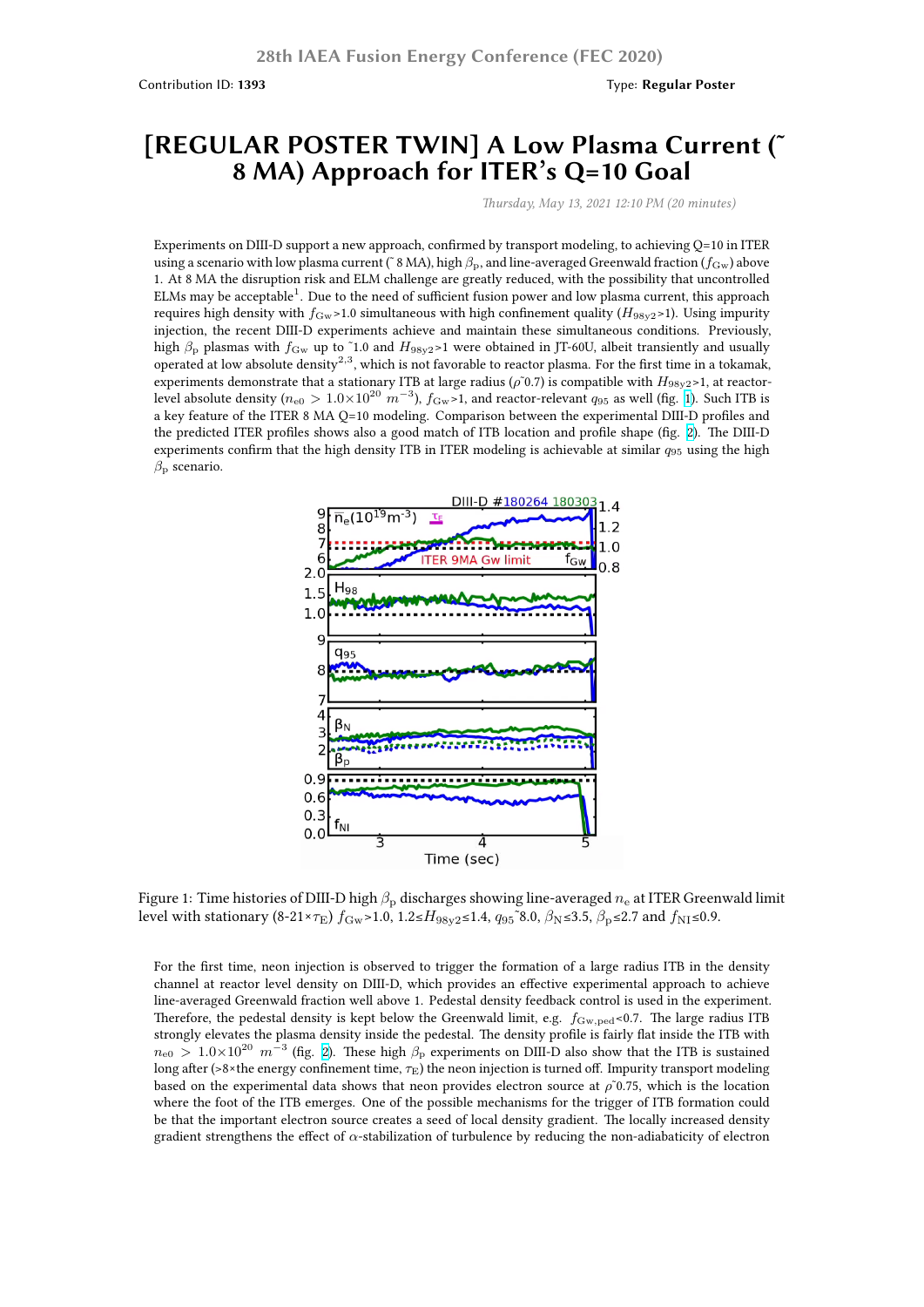

Figure 2: Electron Temperature and density profiles predicted by 1D ITER simulations (solid lines with bands) overlaid with scaled DIII-D high *β*<sup>p</sup> plasma experimental profiles (dots with error bars). Multipliers for DIII-D  $n_e$  and  $T_e$  data are 1 and 9, respectively.

Using this technique, new high *β<sup>p</sup>* experiments on DIII-D demonstrate the stationary large radius ITB at reactor level density and reactor relevant  $q_{95}$ . Fig. 1 shows that the stationary phases of  $f_{\text{Gw}}$ ~1.0-1.1 and  $f_{\rm Gw}$  1.3 at  $q_{95}$ <sup> $\rm\degree$ </sup>8 are sustained for 21 and 8  $\tau_{\rm E}$ 's, respectively. These plasmas have even higher density than ITER at its 9 MA Greenwald limit. With ITB, the energy confinement is well above standard H-mode in these plasmas, e.g.  $H_{98y2}$  up to 1.4. The degradation of confinement in one of the discharges shown in fig. 1 ( $f_{\rm Gw}$ <sup>~</sup>1.3 case) is due to excessive neon injection causing very [h](https://fusion.gat.com/conference/event/104/attachments/161/1578/Ding.Siye.IAEA2020.Fig1.png)igh core radiation. The averaged neon injection rates are  $1.3\times10^{20}$  /s ( $f_{\text{Gw}}$ <sup> $\text{1.3}$ ) and  $4.8\times10^{19}$  /s ( $f_{\text{Gw}}$ <sup> $\text{1.1}$ ). With further optimization of the impurity injection</sup></sup> waveform, sustained high confinement is also expected in the *f*<sub>Gw</sub>~1.3 case. These high *β* (*β*N≤3.5, *β*<sub>P</sub>≤2.7) plasmas have *q*min>2.0 and quiet MHD behavior. Meanwhile, a non-inductive current fraction [up](https://fusion.gat.com/conference/event/104/attachments/161/1578/Ding.Siye.IAEA2020.Fig1.png) to 0.9 is achieved simultaneously in the high density phase.

1D Transport modeling suggests the goal of Q=10 on ITER can be achieved at low plasma current  $(^{\circ}$  8 MA) using the high *β*<sup>p</sup> scenario. The simulations are performed using the STEP module in the OMFIT framework, integrating sub-modules for transport, heating, current drive and equilibrium calculations. Compared to previous ITER simulation works, the innovative features in this work include: 1) Plasma density, temperature, current profiles and equilibrium are all evolved in the simulations, while pedestal heights for density and pressure are prescribed to values slightly below the Greenwald limit (for density) and EPED prediction (for pressure); 2) Use TGLF model for transport prediction; 3) In TGYRO, E×B shear effect on turbulence suppression is turned off. Simulations use ITER "Day One" heating and current drive power: NBI≤33 MW, EC≤20 MW. Calculations predict that the following parameters can be achieved: Q=9.5±2.5, *I*p=7.85±0.35 MA, *q*<sub>95</sub>=7.54±0.39, *H*<sub>98y2</sub>=1.74±0.13, *f*<sub>Gw</sub>=1.48±0.13, *f*<sub>NI</sub>≥98% and *P*<sub>fus</sub>=350±50 MW. A large radius ITB is shown in both temperature and density channels for electron and ion species (fig. 2).

Density profiles experimentally achieved on DIII-D match the density profiles simulated for ITER Q=10 in shape (ITB radius) and absolute core density value (fig. 2), while the core confinement quality is maintained well above standard H-mode levels. Although the experimental electron temperature is low compared with ITER simulation results, its shape is still a very good match to the ITER si[mul](https://fusion.gat.com/conference/event/104/attachments/161/1579/Ding.Siye.IAEA2020.Fig2.png)ation results, if a multiplier of 9